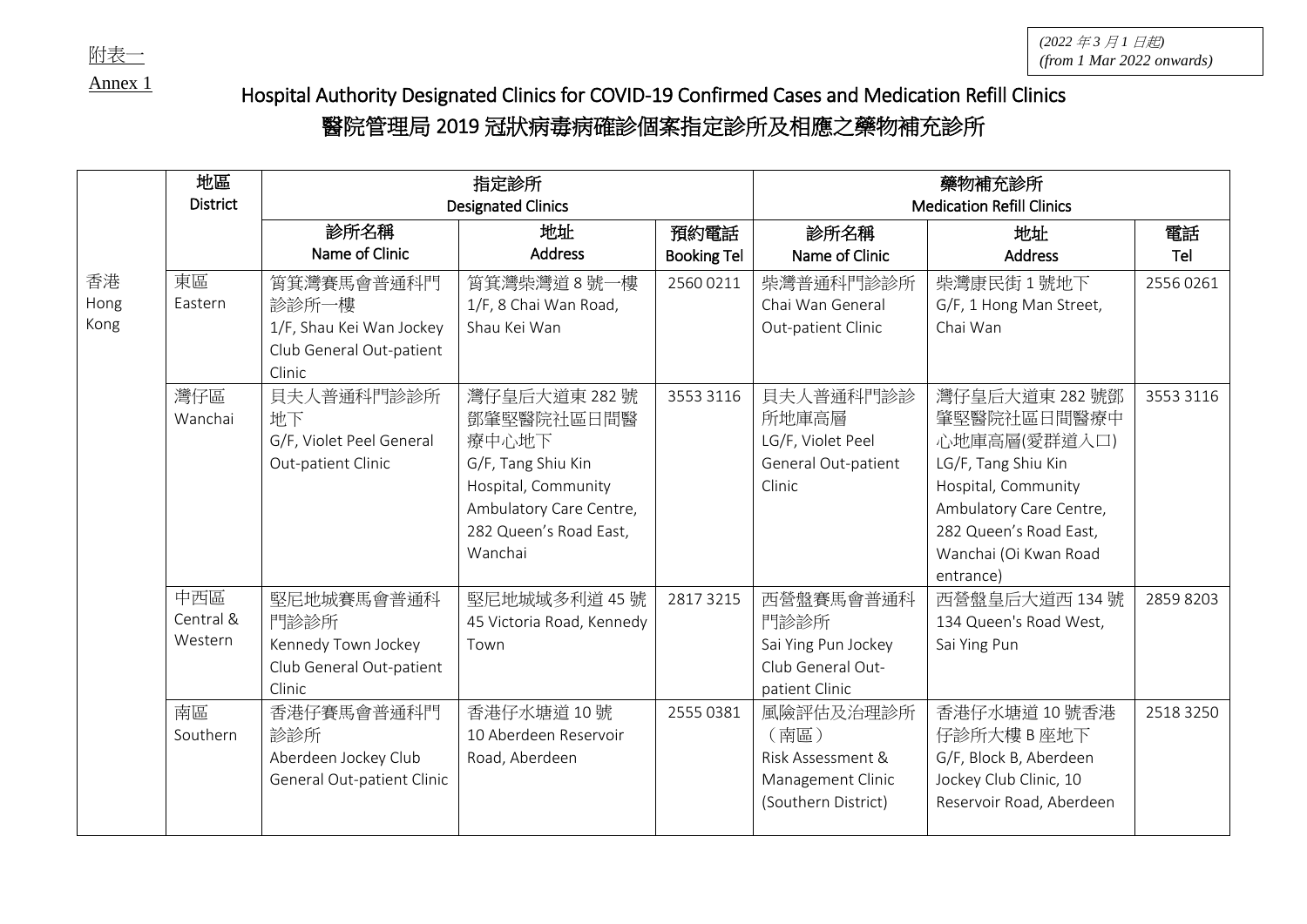|                          | 地區<br><b>District</b>                   | 指定診所<br><b>Designated Clinics</b>                                                     |                                                             |                            | 藥物補充診所<br><b>Medication Refill Clinics</b>                                           |                                                                                                  |           |
|--------------------------|-----------------------------------------|---------------------------------------------------------------------------------------|-------------------------------------------------------------|----------------------------|--------------------------------------------------------------------------------------|--------------------------------------------------------------------------------------------------|-----------|
|                          |                                         | 診所名稱<br>Name of Clinic                                                                | 地址<br><b>Address</b>                                        | 預約電話<br><b>Booking Tel</b> | 診所名稱<br>Name of Clinic                                                               | 地址<br><b>Address</b>                                                                             | 電話<br>Tel |
| 九龍<br>Kowloon            | 黄大仙區<br>Wong Tai<br>Sin.                | 柏立基普通科門診診所<br>Robert Black General Out-<br>patient Clinic                             | 新蒲崗太子道東 600號<br>600 Prince Edward Road<br>East, San Po Kong | 2383 3311                  | 伍若瑜普通科門診診<br>所<br>Wu York Yu General<br>Out-patient Clinic                           | 慈雲山雙鳳街 55號<br>55 Sheung Fung Street, Tsz<br>Wan Shan, Kowloon                                    | 2325 5221 |
|                          | 油尖旺區<br>Yau Tsim<br>Mong                | 油麻地賽馬會普通科門<br>診診所<br>Yau Ma Tei Jockey Club<br>General Out-patient Clinic             | 油麻地炮台街 145號一<br>樓<br>1/F, 145 Battery Street,<br>Yau Ma Tei | 2440 7659                  | 油麻地賽馬會普通科<br>門診診所八樓<br>8/F, Yau Ma Tei Jockey<br>Club General Out-<br>patient Clinic | 油麻地炮台街 145號八樓<br>8/F, 145 Battery Street, Yau<br>Ma Tei                                          | 2272 2486 |
|                          | 觀塘區<br>Kwun Tong                        | 九龍灣健康中心普通科<br>門診診所<br>Kowloon Bay Health<br>Centre General Out-<br>patient Clinic     | 九龍灣啟仁街9號一樓<br>1/F, 9 Kai Yan Street,<br>Kowloon Bay         | 2116 2812                  | 九龍灣健康中心普通<br>科門診診所<br>Kowloon Bay Health<br>Centre General Out-<br>patient Clinic    | 九龍灣啟仁街9號一樓<br>1/F, 9 Kai Yan Street,<br>Kowloon Bay                                              | 2117 1549 |
|                          | 深水埗區<br>Sham Shui<br>Po                 | 長沙灣賽馬會普通科門<br>診診所<br>Cheung Sha Wan Jockey<br>Club General Out-patient<br>Clinic      | 長沙灣廣利道2號<br>2 Kwong Lee Road,<br>Cheung Sha Wan             | 23878211                   | 西九龍普通科門診診<br>所<br>West Kowloon General<br>Out-patient Clinic                         | 長沙灣道 303 號長沙灣政<br>府合署地下<br>G/F, Cheung Sha Wan<br>Government Offices, 303<br>Cheung Sha Wan Road | 2150 7200 |
| 新界<br>New<br>Territories | 西貢區<br>Sai Kung                         | 將軍澳(寶寧路)普通科<br>門診診所<br>Tseung Kwan O (Po Ning<br>Road) General Out-<br>patient Clinic | 將軍澳寶寧路 28號地下<br>G/F, 28 Po Ning Road,<br>Tseung Kwan O      | 2191 1083                  | 將軍澳(寶寧路)普通<br>科門診診所<br>Tseung Kwan O (Po<br>Ning Road) General<br>Out-patient Clinic | 將軍澳寶寧路 28號地下<br>G/F, 28 Po Ning Road,<br>Tseung Kwan O                                           | 63877318  |
|                          | 荃灣區 /<br>葵青區<br>Tsuen Wan<br>Kwai Tsing | 南葵涌賽馬會普通科門<br>診診所<br>South Kwai Chung Jockey<br>Club General Out-patient<br>Clinic    | 葵涌葵盛圍 310號<br>310 Kwai Shing Circuit,<br>Kwai Chung         | 2615 7333                  | 下葵涌普通科門診診<br>所<br>Ha Kwai Chung<br>General Out-patient<br>Clinic                     | 葵涌麗祖路 77號<br>77 Lai Cho Road, Kwai<br>Chung                                                      | 36515411  |